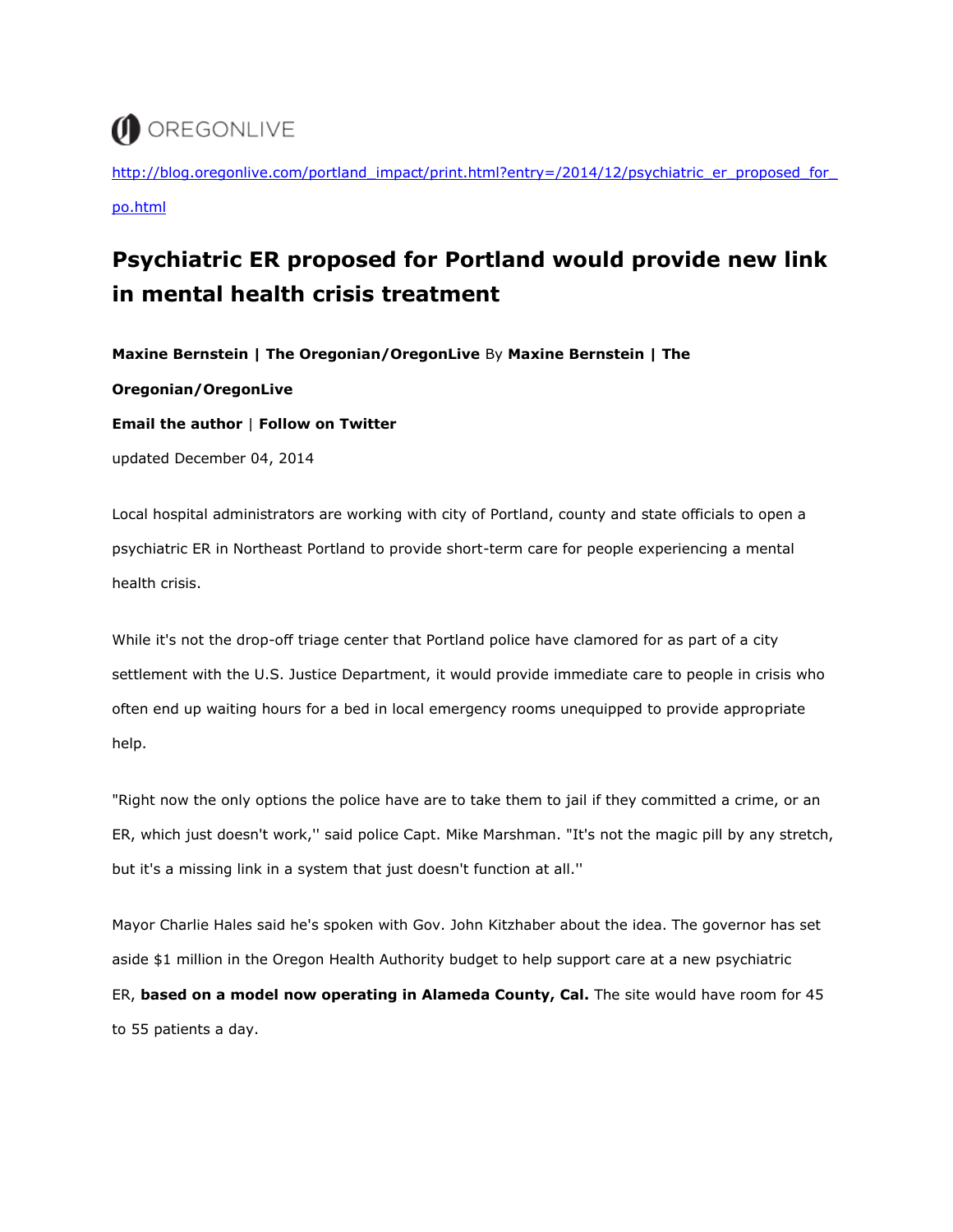"He's favorably inclined to it, and I know we all are," Hales told Multnomah County's Local Public Safety Coordinating Council this week. "The opportunity to take an existing building and turn it into a usable facility – that particular proposal will be high on the city's legislative agenda.''

The site under consideration is Legacy's Research Institute at 1225 N.E. Second Ave., which also houses four floors of the state hospital. The labs are moving to a new building under construction next door, and the state hospital branch is leaving the building by next May. The location was once home to the old Holladay Park Hospital.

Legacy would need to remodel the building and has floated an initial cost of \$45 million to do that. Legacy has reached about \$21 million toward that goal and plans to raise the rest through a capital campaign.

Legacy's director of behavioral health services, **Dr. Chris Farentinos, traveled to California last summer to learn about the Alameda County program**. It aims to provide timely, specialized care to patients with mental health emergencies. It's a dedicated psychiatric hospital that accepts patients who are either transferred there from regular ERs, taken there directly by ambulance or who walk in. The maximum stay is 23 hours.

In Alameda County, when police initiate involuntary holds on adults considered a danger to themselves or who are gravely disabled by their mental illness, officers call for an ambulance. They don't take the patients to the psychiatric hospital themselves. The ambulance crew does a field screening to determine if the patient is medically stable. If so, they go directly to the psychiatric emergency hospital. If not, they go to a local ER.

"It's a more humane and clinically appropriate way to transport a person in the back of an ambulance instead of placing them in handcuffs in the back of a patrol car,'' said Guy Qvistgaard, chief administrative office at John George Psychiatric Hospital in Alameda County. "Police then don't have patients who are severely distraught in the back of their cars, possibly kicking or thrashing about.''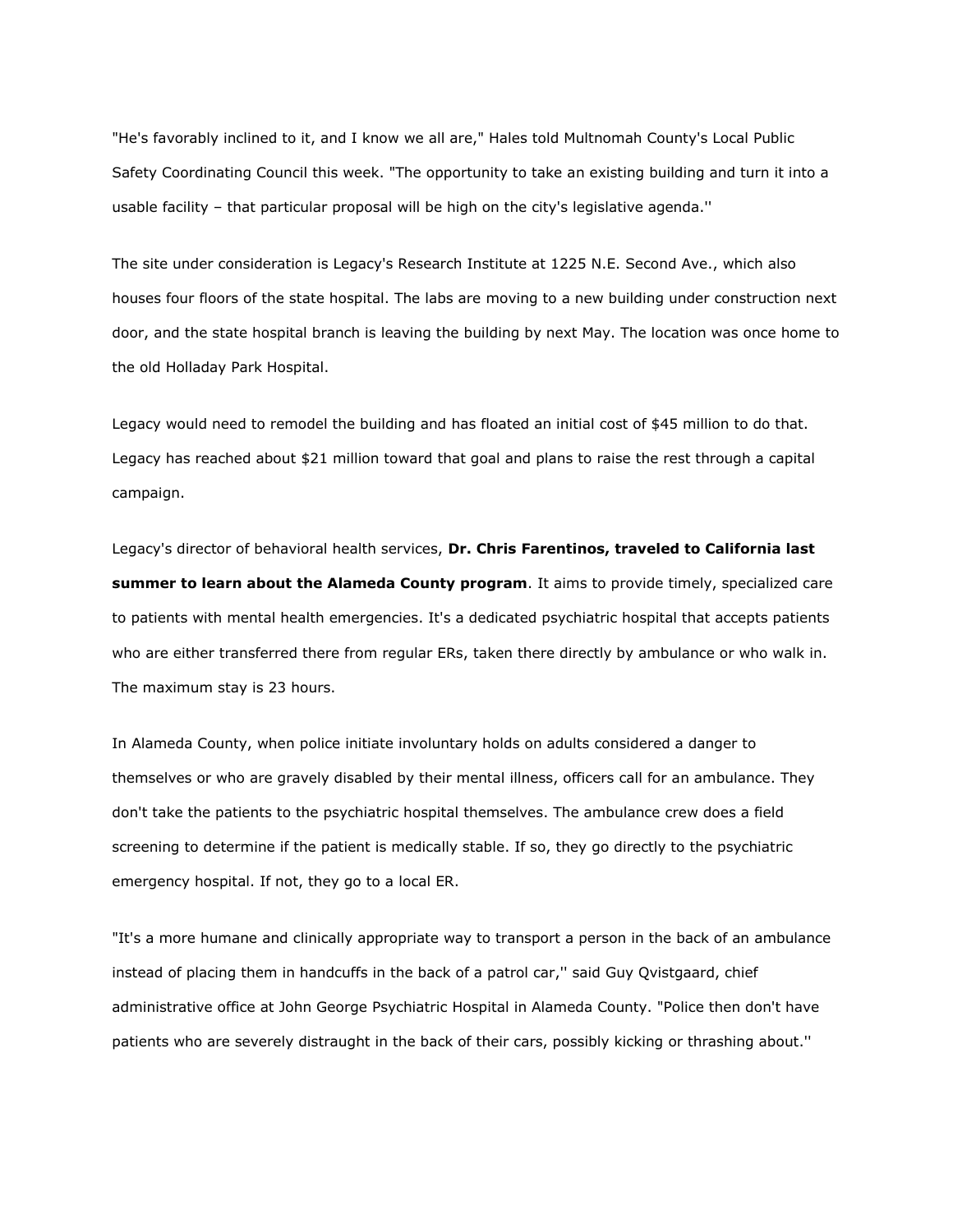Police in Alameda County spend less time managing a patient in the field, and there are fewer people in mental health crisis showing up at already-overcrowded emergency rooms, Qvistgaard said. About 75 percent of the patients who arrive at Alameda County's psychiatric emergency hospital are released within 23 hours, and often referred to lower-level community-based care. The other 25 percent are admitted into an inpatient facility on site, Qvistgaard said.

Legacy also plans to consolidate acute psychiatric beds for both adults and adolescents that are now scattered at different hospitals in the city at the remodeled building. That would allow for 101 acute psychiatric beds available for the estimated 25 percent of the patient population who arrive and are in need of in-patient care for up to seven or eight days, Farentinos said.

No details have been worked out on who would take patients to a new psychiatric ER in Portland, but discussions have included creating a special transport unit that police can call to pick up people they may encounter who are in crisis.

"We were very clear from the very beginning we are not a drop-off place for the police, but would be similar to what worked so well in Alameda County,'' Farentinos said.

The governor spoke by phone on Monday with Mayor Hales.

"The governor believes the proposal moves in the right direction to help people in need,'' said Kitzhaber spokeswoman Melissa Navas. "He looks forward to continuing to have conversations with the community about whether this is possible.''

David W. Knight, a special assistant U.S. Attorney in Oregon and civil rights coordinator, said the U.S. Attorney's Office supports a center that will help first-responders and families connect individuals suffering mental health problems with immediate treatment.

"A center that focuses care plans on stabilization, treatment, and appropriate discharge reduces the risk of institutionalization and can provide the services necessary for prevention of future crisis,'' Knight said. "However, only when the state has provided an expanded array of community-based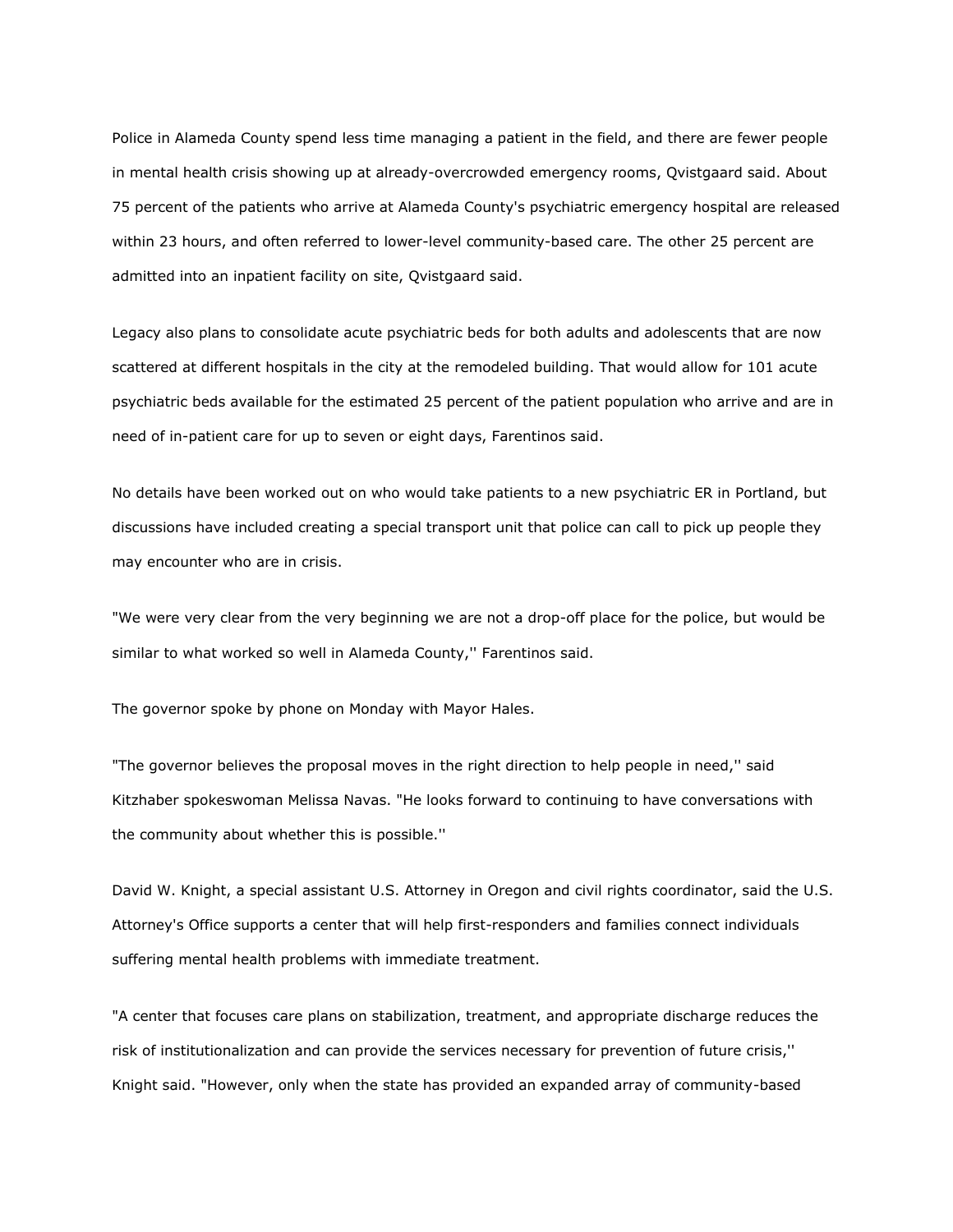mental health services will the instances of Oregonians in mental crisis—and the resulting encounters with the police—reduce.''

Janet L. Meyer, chief executive officer of Health Share of Oregon, said the Alameda County model is a great idea because hospital ERs aren't equipped to properly care for people in mental health crisis, but she also stressed the need to improve community-based services. Health Share of Oregon is a nonprofit organization founded by five competing health systems to oversee care for the Oregon Health Plan.

Multnomah County officials said they haven't heard much about how a new center would be financially supported.

"We're going to continue to work with the city, police, the state and other partners to find ways to make sure people in crisis get the help they need,'' said Dave Austin, a Multnomah County spokesman. "As the local mental health authority, of course the county will participate in discussions about these kinds of services. We haven't heard much detail about how to pay for this. That's something people should be talking about openly.''

Whether Legacy could bill Medicaid for the crisis stabilization care will play a big factor in whether the planned psychiatric ER becomes a reality, healthcare officials say. That's what helped make the Alameda County model sustainable, Farentinos said.

The goal also is to make sure patients who are treated at the psychiatric emergency department are connected to community-based resources before they're released.

"We want to coordinate a warm hand-off to help navigate these individuals to an outpatient provider,'' Farentinos said. "One of the big problems we have with people cycling through the police system and jails is because the handoff between organizations is not so smooth. We feel like we can be a hub, a central place for people to find services.''